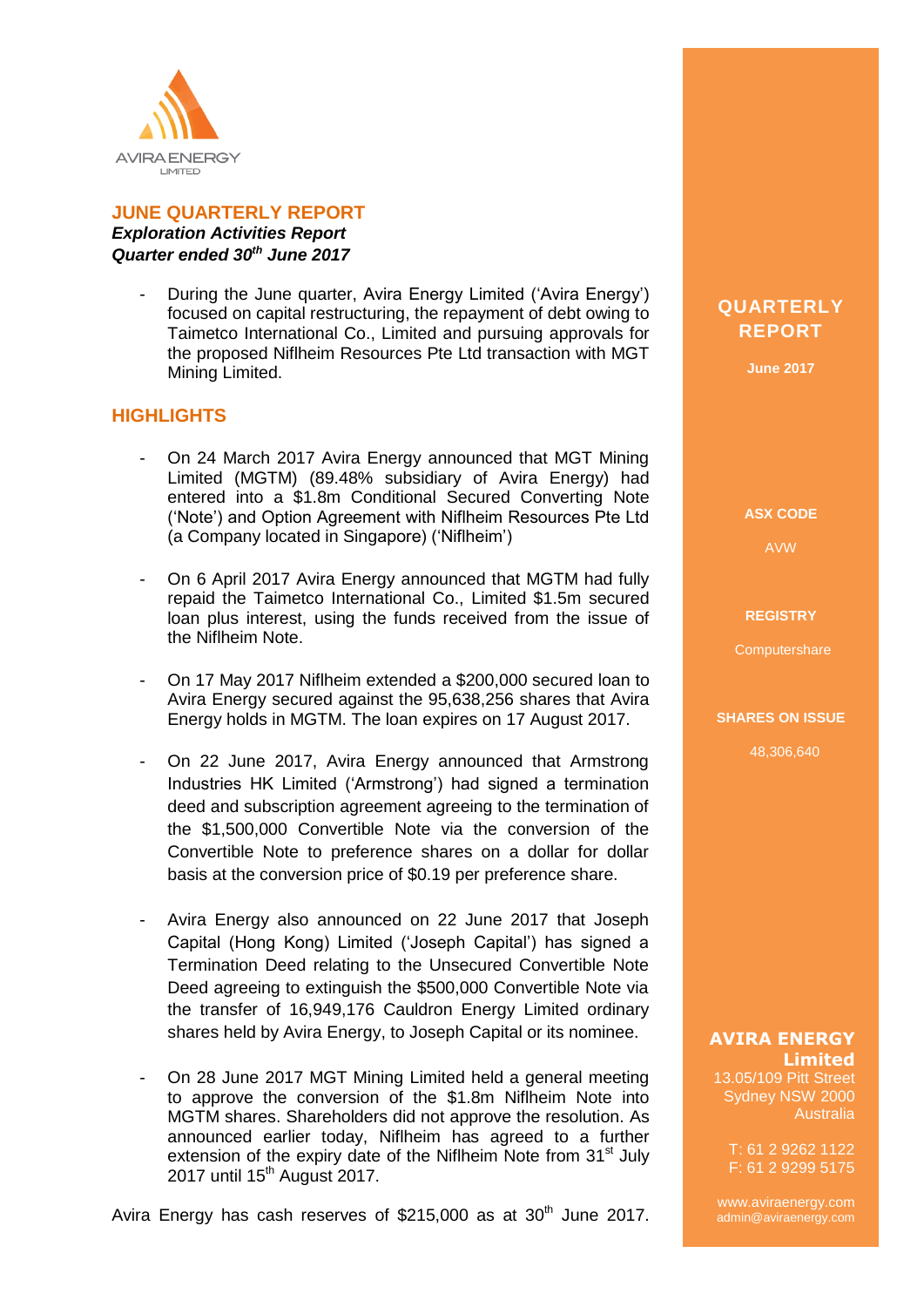

# **1. SUMMER HILLS TIN PROJECT, QUEENSLAND (Avira**

#### **89.48%)**

**Includes: Summer Hills ML20547; Mt Veteran Mill ML4349; Nanyetta EPM25433; Valetta ML20066**

No significant exploration work was undertaken on the Summer Hills Project during the June quarter.

### **2. NYMBOOL PROJECT, QUEENSLAND (Avira 89.48%)**

**Includes Heads or Tails ML20655; Nymbool EPM16948; Nymbool West EPM25690; Fuzzy Hill EPM25716; Nymbool Extended EPM25347**

No significant exploration work was undertaken on the Nymbool Project during the June quarter.

### **3. SOUTHERN QUEENSLAND PROJECTS (Avira 89.48%)**

**Includes Yarrol EPM 8402; Mt Steadman EPM 12834; Gooroolba EPM 15426**

No significant exploration work was undertaken on the Southern Queensland Project during the June quarter.

#### **4. PYRAMID GOLD PROJECT, QUEENSLAND (Avira 89.48%)**

**Includes Pyramid EPM 12887; Pyramid 2 EPM25154; Pyramid 3 EPM 19554**

No significant exploration work was undertaken on the Pyramid Project during the June quarter.

#### **5. MGT CORPORATE**

**Cash**

Cash at hand as at  $30<sup>th</sup>$  June 2017 was \$215,000.

The Mt Garnet tin project continues to be on care and maintenance.

#### **General meeting**

MGT Mining Limited held a General Meeting on 28 June 2017. The resolutions put to shareholders were not passed.

As announced earlier today, Niflheim has agreed to a further extension of the Niflheim Note from  $31^{st}$  July 2017 until 15<sup>th</sup> August 2017 to allow for time for an alternative agreement to be structured. An announcement will be made in due course once an agreement is reached.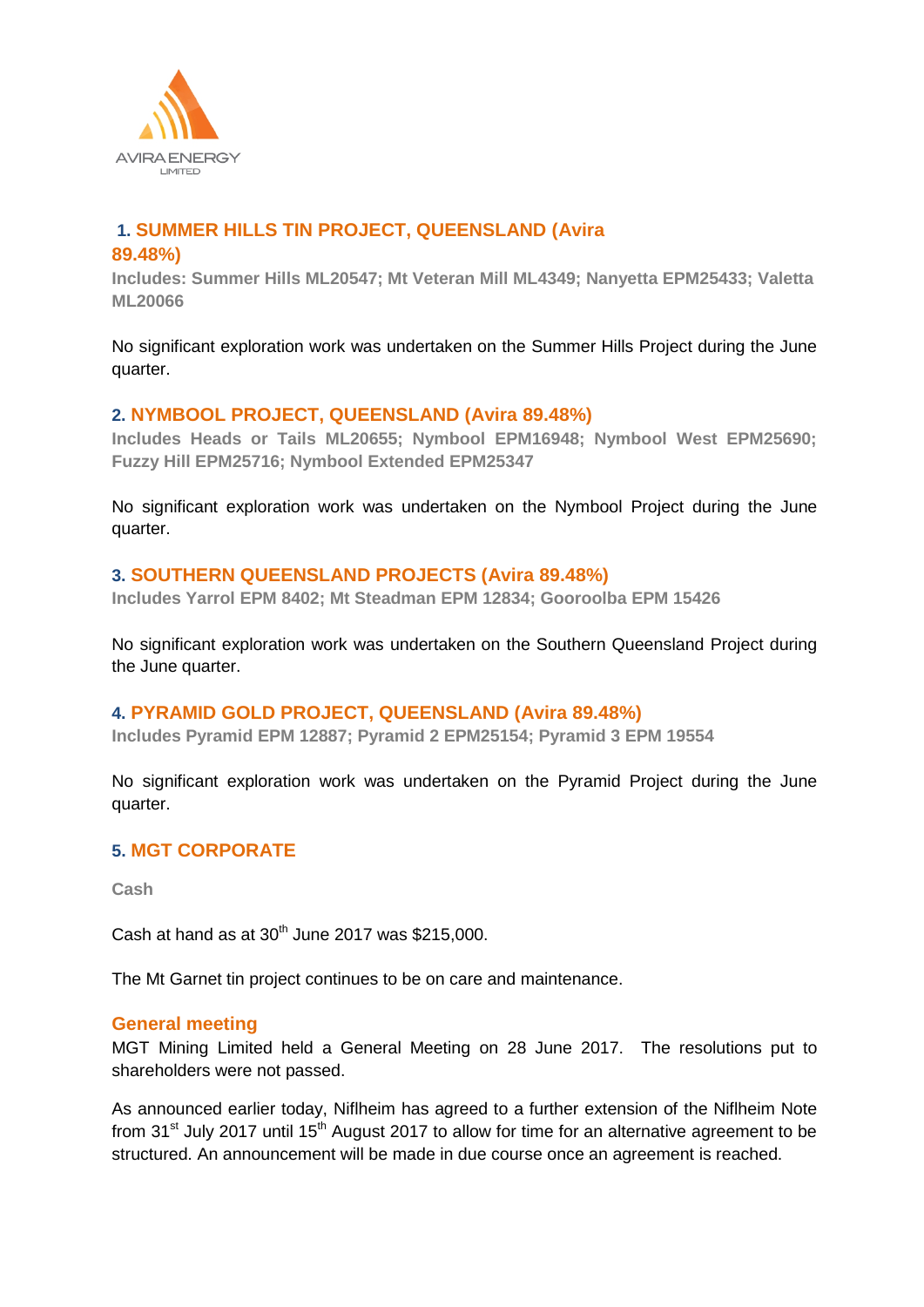# **Further Capital Restructuring and Funding Required**

On 22 June 2017, Avira Energy announced that Armstrong Industries HK Limited ('Armstrong') had signed a termination deed and subscription agreement agreeing to the termination of the \$1,500,000 Convertible Note due for redemption on 11 November 2017 plus interest due and payable thereunder via the conversion of the Convertible Note to preference shares on a dollar for dollar basis at the conversion price of \$0.19 per preference share.

Avira Energy also announced on 22 June 2017 that Joseph Capital (Hong Kong) Limited ('Joseph Capital') has signed a Termination Deed relating to the Unsecured Convertible Note Deed agreeing to extinguish the \$500,000 Convertible Note due for redemption on 19 October 2017 and all remaining interest due and payable via the transfer of 16,949,176 Cauldron Energy Limited ordinary shares held by Avira Energy, to Joseph Capital or its nominee.

Conversion and extinguishment of the Armstrong and Joseph Capital convertible notes are conditional upon shareholder approval. A notice of meeting will be circulated to shareholders in due course.

Directors are working towards further debt restructuring solutions for the \$200,000 secured loan owing from Avira Energy to Niflheim Resources Pte Ltd which is due and payable on 17 August 2017.

Directors are also aware of need for further funding for working capital purposes and are working on solutions and will update the market in due course.

#### **ENDS**

**Investor and media enquiries:**

Gary Kuo Managing Director, Executive Director T: +61 2 9262 1122 gary.kuo@aviraenergy.com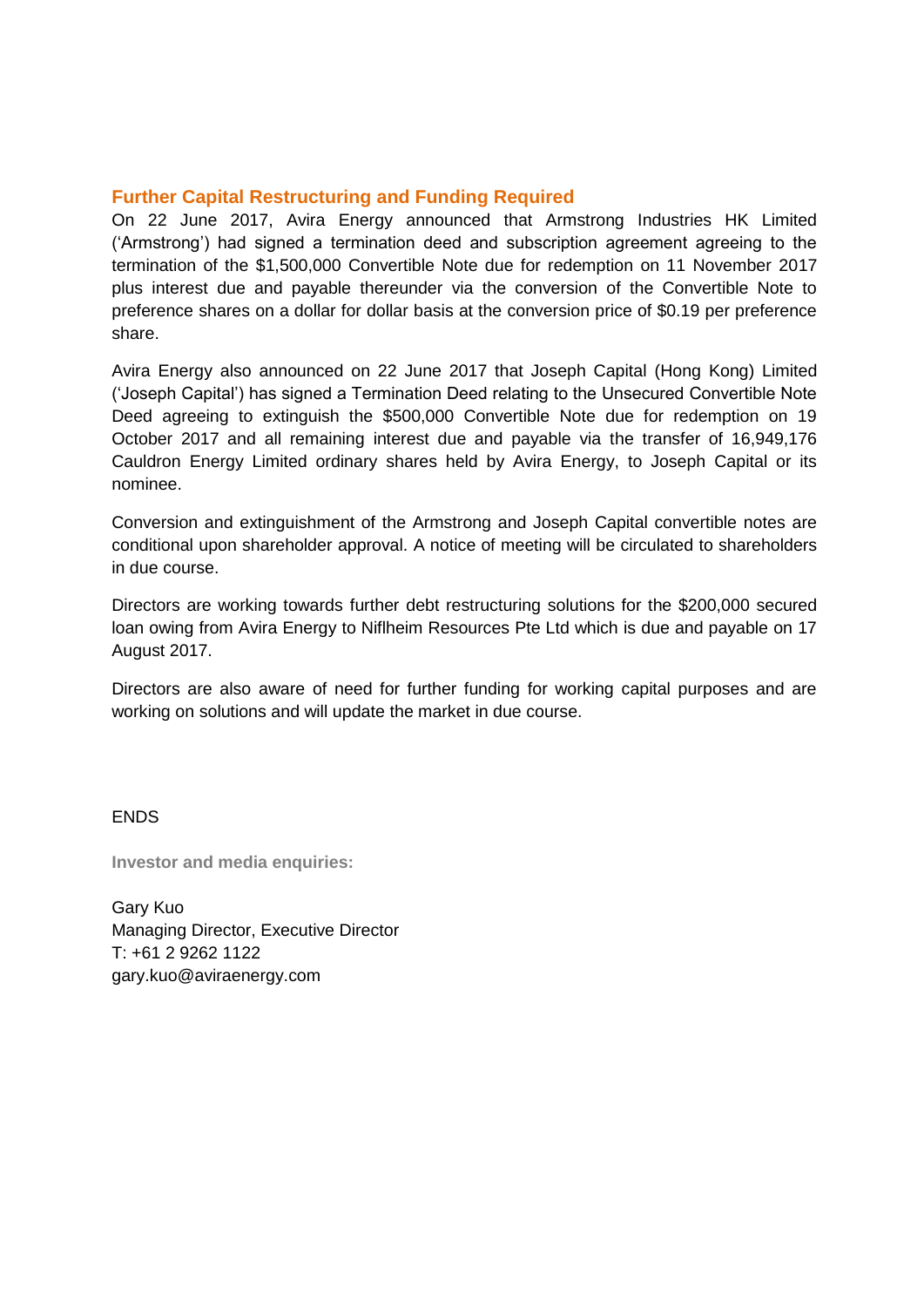*+Rule 5.5*

# **Appendix 5B**

# **Mining exploration entity and oil and gas exploration entity quarterly report**

Introduced 01/07/96 Origin Appendix 8 Amended 01/07/97, 01/07/98, 30/09/01, 01/06/10, 17/12/10, 01/05/13, 01/09/16

#### **Name of entity**

| Avira Energy Limited and its Controlled Entities |                                   |
|--------------------------------------------------|-----------------------------------|
| ABN                                              | Quarter ended ("current quarter") |
| 38 131 715 645                                   | -30 June 2017                     |

| <b>Consolidated statement of cash flows</b> |                                                   | <b>Current quarter</b><br>\$A'000 | Year to date<br>(12 months)<br>\$A'000 |
|---------------------------------------------|---------------------------------------------------|-----------------------------------|----------------------------------------|
| 1.                                          | Cash flows from operating activities              |                                   |                                        |
| 1.1                                         | Receipts from customers                           |                                   |                                        |
| 1.2                                         | Payments for                                      |                                   |                                        |
|                                             | exploration & evaluation<br>(a)                   | (47)                              | (205)                                  |
|                                             | development<br>(b)                                |                                   |                                        |
|                                             | production<br>(c)                                 |                                   |                                        |
|                                             | staff costs (including Directors Fees)<br>(d)     | (76)                              | (458)                                  |
|                                             | (e) administration and corporate costs            | (117)                             | (717)                                  |
| 1.3                                         | Dividends received (see note 3)                   |                                   |                                        |
| 1.4                                         | Interest received                                 |                                   | 3                                      |
| 1.5                                         | Interest and other costs of finance paid          | (1)                               | (562)                                  |
| 1.6                                         | Income taxes paid                                 |                                   |                                        |
| 1.7                                         | Research and development refunds                  |                                   |                                        |
| 1.8                                         | Other (provide details if material)               |                                   |                                        |
| 1.9                                         | Net cash from / (used in) operating<br>activities | (240)                             | (1,939)                                |

|     | Cash flows from investing activities |  |
|-----|--------------------------------------|--|
| 2.1 | Payments to acquire:                 |  |
|     | property, plant and equipment<br>(a) |  |
|     | tenements (see item 10)<br>(b)       |  |
|     | investments<br>(C)                   |  |
|     | other non-current assets<br>(d)      |  |

+ See chapter 19 for defined terms

*1 September 2016* Page 1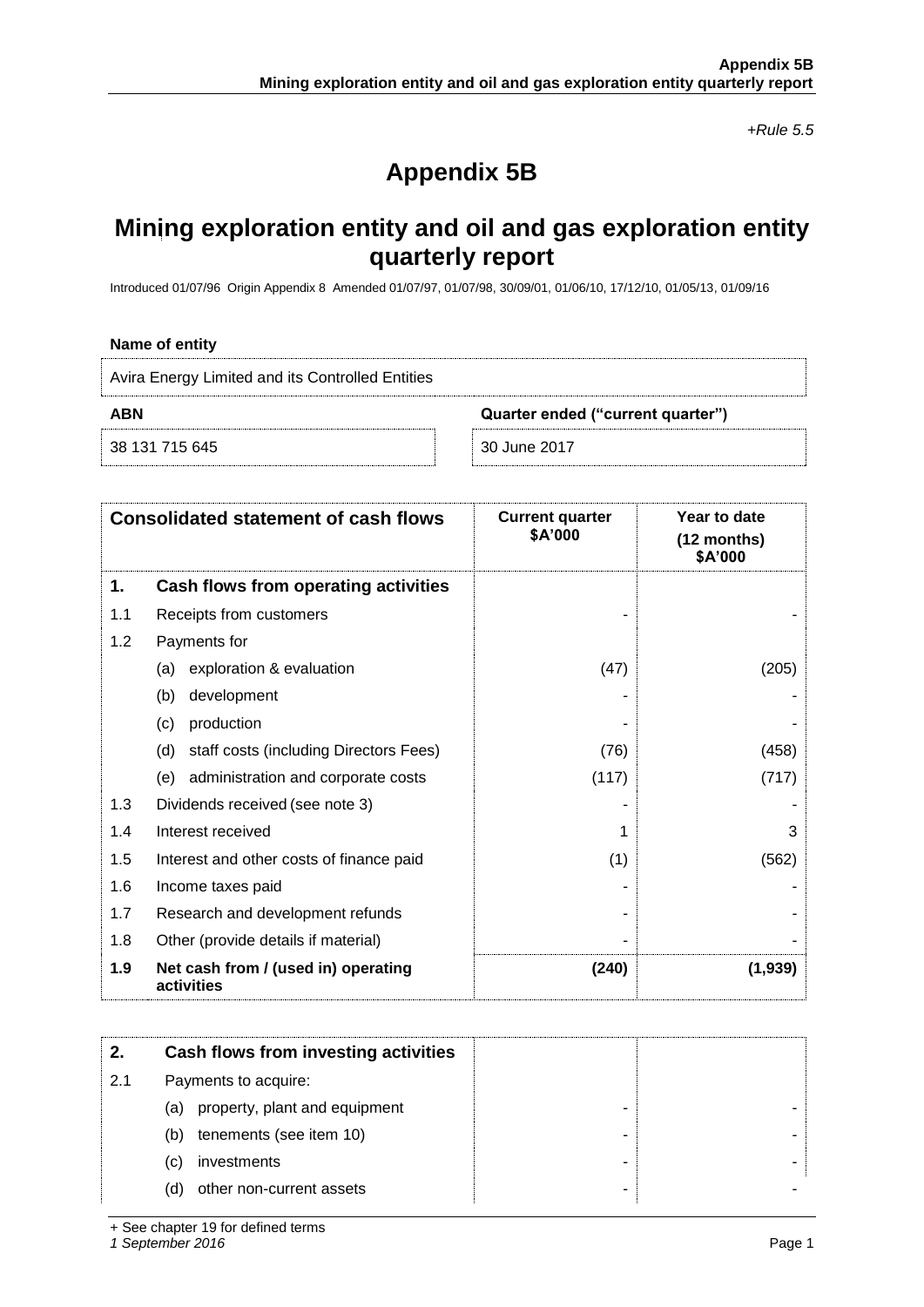|                                                                               | <b>Appendix 5B</b> |
|-------------------------------------------------------------------------------|--------------------|
| Mining exploration entity and oil and gas exploration entity quarterly report |                    |

|     | <b>Consolidated statement of cash flows</b>       | <b>Current quarter</b><br>\$A'000 | Year to date<br>$(12$ months)<br>\$A'000 |
|-----|---------------------------------------------------|-----------------------------------|------------------------------------------|
| 2.2 | Proceeds from the disposal of:                    |                                   |                                          |
|     | property, plant and equipment<br>(a)              | 10                                | 10                                       |
|     | tenements (see item 10)<br>(b)                    |                                   |                                          |
|     | investments<br>(c)                                |                                   |                                          |
|     | other non-current assets<br>(d)                   |                                   |                                          |
| 2.3 | Cash flows from loans to other entities           |                                   |                                          |
| 2.4 | Dividends received (see note 3)                   |                                   |                                          |
| 2.5 | Other (provide details if material)               |                                   |                                          |
| 2.6 | Net cash from / (used in) investing<br>activities | 10                                | 10                                       |

| 3.   | Cash flows from financing activities                                           |       |         |
|------|--------------------------------------------------------------------------------|-------|---------|
| 3.1  | Proceeds from issues of shares                                                 |       | 1,000   |
| 3.2  | Proceeds from issue of convertible notes                                       | 850   | 2,300   |
| 3.3  | Proceeds from exercise of share options                                        |       |         |
| 3.4  | Transaction costs related to issues of<br>shares, convertible notes or options |       | (5)     |
| 3.5  | Proceeds from borrowings                                                       | 200   | 200     |
| 3.6  | Repayment of borrowings                                                        | (750) | (1,500) |
| 3.7  | Transaction costs related to loans and<br>borrowings                           |       |         |
| 3.8  | Dividends paid                                                                 |       |         |
| 3.9  | Other (provide details if material)                                            |       |         |
| 3.10 | Net cash from / (used in) financing<br>activities                              | 300   | 1,995   |

| 4.  | Net increase / (decrease) in cash and<br>cash equivalents for the period |       |         |
|-----|--------------------------------------------------------------------------|-------|---------|
| 4.1 | Cash and cash equivalents at beginning of<br>period                      | 145   | 149     |
| 4.2 | Net cash from / (used in) operating<br>activities (item 1.9 above)       | (240) | (1,939) |
| 4.3 | Net cash from / (used in) investing activities<br>(item 2.6 above)       | 10    | 10      |
| 4.4 | Net cash from / (used in) financing activities<br>(item 3.10 above)      | 300   | 1,995   |
| 4.5 | Effect of movement in exchange rates on<br>cash held                     |       |         |
| 4.6 | Cash and cash equivalents at end of<br>period                            | 215   | 215     |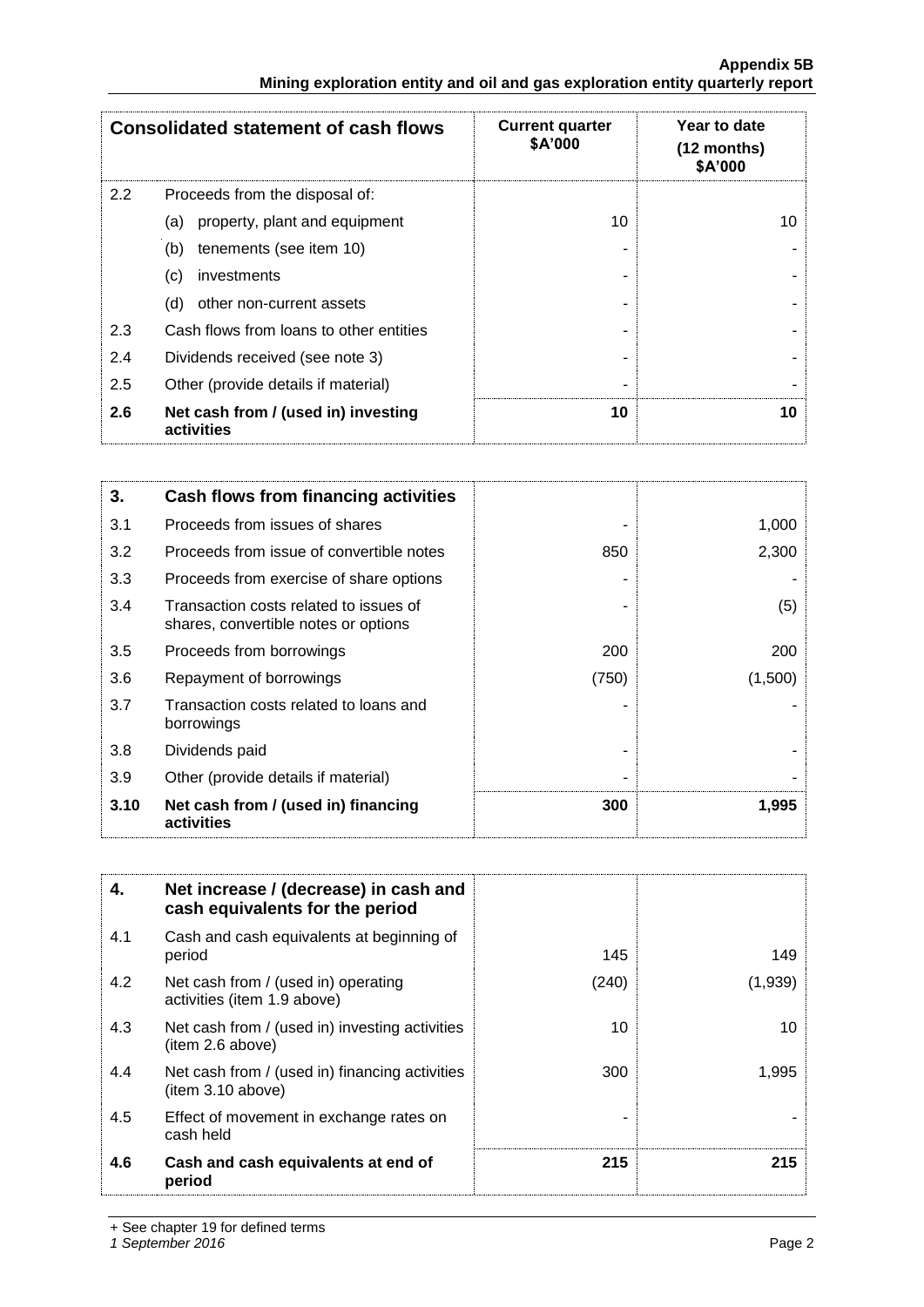| 5.  | Reconciliation of cash and cash<br>equivalents<br>at the end of the quarter (as shown in the<br>consolidated statement of cash flows) to the<br>related items in the accounts | <b>Current quarter</b><br>\$A'000 | <b>Previous quarter</b><br>\$A'000 |
|-----|-------------------------------------------------------------------------------------------------------------------------------------------------------------------------------|-----------------------------------|------------------------------------|
| 5.1 | <b>Bank balances</b>                                                                                                                                                          | 215                               | 422                                |
| 5.2 | Call deposits                                                                                                                                                                 |                                   |                                    |
| 5.3 | <b>Bank overdrafts</b>                                                                                                                                                        |                                   |                                    |
| 5.4 | Other (provide details)                                                                                                                                                       |                                   |                                    |
| 5.5 | Cash and cash equivalents at end of<br>quarter (should equal item 4.6 above)                                                                                                  | 215                               | 422                                |

| 6.  | Payments to directors of the entity and their associates                                                | <b>Current quarter</b><br><b>\$A'000</b> |
|-----|---------------------------------------------------------------------------------------------------------|------------------------------------------|
| 6.1 | Aggregate amount of payments to these parties included in item 1.2                                      |                                          |
| 6.2 | Aggregate amount of cash flow from loans to these parties included<br>in item 2.3                       |                                          |
| 6.3 | Include below any explanation necessary to understand the transactions included in<br>items 6.1 and 6.2 |                                          |
|     |                                                                                                         |                                          |
|     |                                                                                                         |                                          |

### **7. Payments to related entities of the entity and their associates**

- 7.1 Aggregate amount of payments to these parties included in item 1.2 (118)
- 7.2 Aggregate amount of cash flow from loans to these parties included in item 2.3
- 7.3 Include below any explanation necessary to understand the transactions included in items 7.1 and 7.2

**Current quarter \$A'000**

-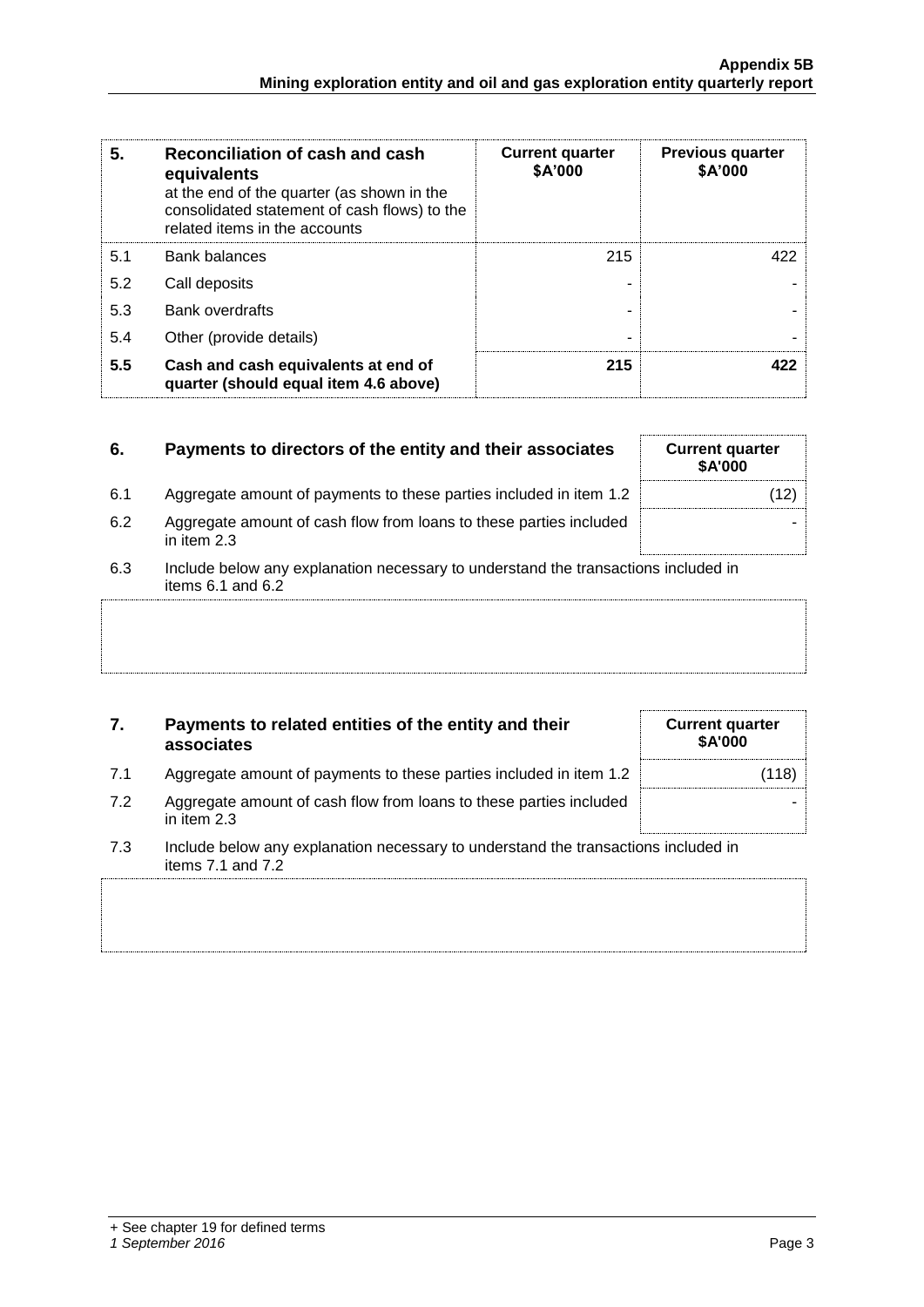| 8.   | <b>Financing facilities available</b><br>Add notes as necessary for an<br>understanding of the position | <b>Total facility amount</b><br>at quarter end<br>\$A'000 | Amount drawn at<br>quarter end<br>\$A'000 |
|------|---------------------------------------------------------------------------------------------------------|-----------------------------------------------------------|-------------------------------------------|
| .8.1 | Loan facilities                                                                                         |                                                           |                                           |
| 8.2  | Credit standby arrangements                                                                             | -                                                         |                                           |
| 8.3  | Other (please specify)                                                                                  | -                                                         |                                           |

8.4 Include below a description of each facility above, including the lender, interest rate and whether it is secured or unsecured. If any additional facilities have been entered into or are proposed to be entered into after quarter end, include details of those facilities as well.

| 9.  | <b>Estimated cash outflows for next quarter</b> | \$A'000 |
|-----|-------------------------------------------------|---------|
| 9.1 | Exploration and evaluation                      | (55)    |
| 9.2 | Development                                     |         |
| 9.3 | Production                                      |         |
| 9.4 | Staff costs                                     | (55)    |
| 9.5 | Administration and corporate costs              | (218)   |
| 9.6 | Other (Interest payments)                       |         |
| 9.7 | <b>Total estimated cash outflows</b>            |         |

\* Directors are working towards capital raising solutions and will update the market in due course.

| 10.  | <b>Changes in</b><br>tenements<br>(items $2.1(b)$ and<br>$2.2(b)$ above)                          | <b>Tenement reference</b><br>and location | Nature of<br><i>interest</i> | Interest at<br>beginning<br>of quarter | Interest at<br>end of<br>quarter |
|------|---------------------------------------------------------------------------------------------------|-------------------------------------------|------------------------------|----------------------------------------|----------------------------------|
| 10.1 | Interests in mining<br>tenements and<br>petroleum tenements<br>lapsed, relinquished<br>or reduced | N/A                                       | N/A                          | N/A                                    | N/A                              |
| 10.2 | Interests in mining<br>tenements and<br>petroleum tenements<br>acquired or increased              | N/A                                       | N/A                          | N/A                                    | N/A                              |